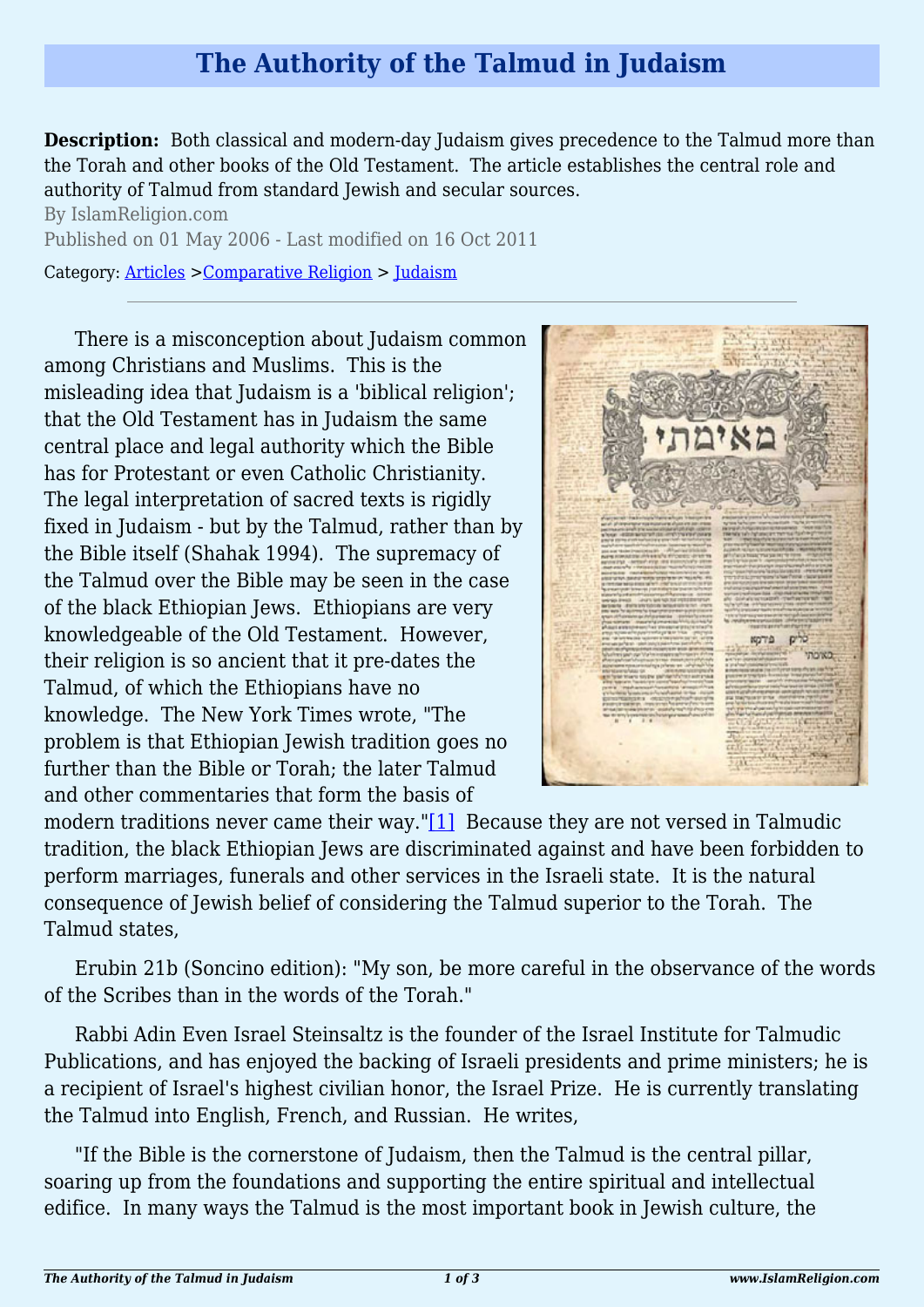backbone of creativity and of national life. No other work has had a comparable influence on the theory and practice of Jewish life, shaping spiritual content and serving as a guide to conduct.["\[2\]](#page-2-1)

<span id="page-1-0"></span>"Historically speaking, the Talmud is the central pillar of Jewish culture. This culture is many faceted, but each of its numerous aspects is connected in some way with the Talmud. This is true not only of the literature that deals directly with the interpretation or continuation of the Talmud, but also of all other types of Jewish creativity.["\[3\]](#page-2-2)

<span id="page-1-1"></span>The importance of the Talmud and its authority can be understood by what the Universal Jewish Encyclopedia states,

"The Talmud is undoubtedly one of the most remarkable literary productions of all times. It is an encyclopedia covering the whole scene of human life. It is almost impossible to convey to one who has not spent years in the study of this complex work an idea of its true nature, as even the most exact translations cannot catch the inner spirit of the Talmud ... As a repository of the Oral Law, the Talmud's authority is regarded as divine by Orthodox Jews, and hence it is held to be binding and immutable. Conservative and Reform Jews, however, do not recognize the absolute binding power of the Talmud, although they acknowledge the great part it has played in determining Jewish religious ideas and observances."[\[4\]](#page-2-3)

<span id="page-1-2"></span>Herman Wouk is a Pulitzer Prize-winning author of eleven novels, three plays, and two works of nonfiction. In his book, This is My God; the Jewish Way of Life, serialized in the New York Herald-Tribune in 1959, he wrote:

"The Talmud is to this day the circulating heart's blood of the Jewish religion. Whatever laws, customs or ceremonies we observe  $\Box$  whether we are Orthodox, Conservative, Reform or merely spasmodic sentimentalists  $\Box$  we follow the Talmud. It is our common law.["\[5\]](#page-2-4)

## <span id="page-1-3"></span>**Role of Talmud in Contemporary Judaism**

<span id="page-1-4"></span>The Talmud is not an ancient document with no relevance to modern Judaism. On the contrary, Encyclopedia Britannica tells us that with the rebirth of a Jewish national state since 1948 and the revival of Jewish culture, the Talmud has achieved renewed importance. Orthodox Judaism has always focused upon its study and has believed it to be the absolute religious authority. It has become one of the aims of religious (Orthodox) Jews there to establish the law of Talmud as the general law of the state. Aside from Israel, the legal system described above has continued to function down to the present day in Jewish communities all over the world. The jurisdiction of rabbinic courts is voluntarily accepted by Orthodox Jews. These courts continue to exert authority, especially in the areas of family and dietary law, the synagogue, and the organization of charity and social activity. Furthermore, Conservative Judaism, too, has always been committed to the Talmud. Thus, a network of day schools and higher institutions of learning in which the Talmud occupies a major role in the curriculum has been established. Scores of young Conservative Jews now search in the Talmud for answers to